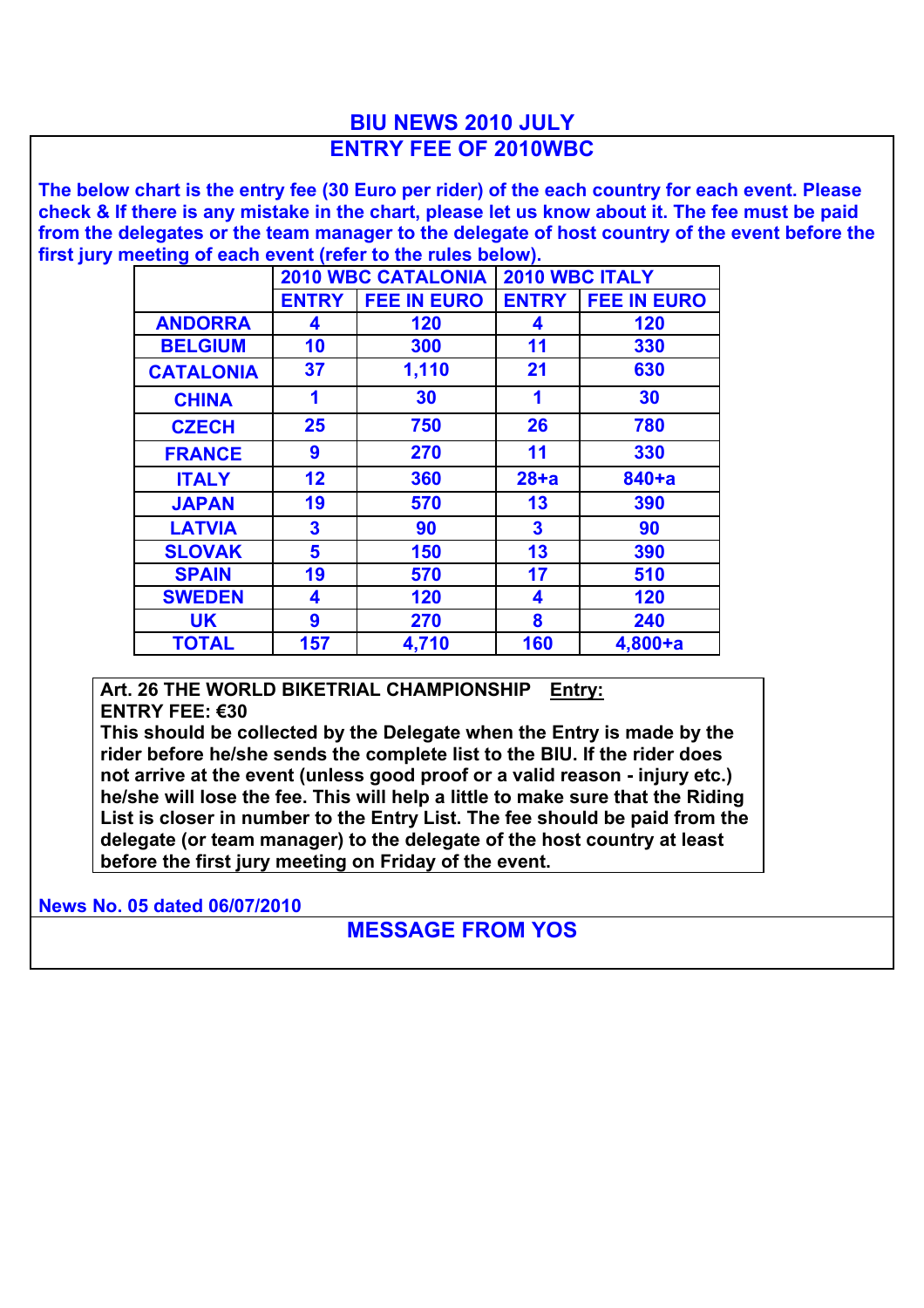**Dear Hiro,** 

**I think there is a misunderstanding, indeed I'm planning to try to create a BikeTrial Show in KSI's event. But actually registration has been closed since I was in Japan on 1st March 2010, and I just knew there was this event after returning to Indonesia. Even so, I still try it to come true. If there are further opportunities, YH Club will be ready early. We are also preparing 2010 YH BikeTrial Cup and some BikeTrial Show. Many things that must be prepared. Including Walton's plan.** 

**On 4th July 2010, there will be a BikeTrial competition in Jakarta as one of the competition in the event named "BIKENATION". YH Club and my self didn't organize the competition but we including some rider there. I don't know yet can I bring some rider to join the Pinoytrials event or not. Or visiting others country this year for experience. When you come back to Japan, Hiro?** 

**Dear Guiliano,** 

**I'm so sorry about your mother, Radice Maria Edvige. I hope she can be peaceful in heaven. Keep patient and spirit.** 

**Sincerely yours, Yosnison Maretsa President of YH Club and BIU Delegates for Indonesia yh.trial@yahoo.com**

## **News No. 04 dated 02/07/2010**

## **PLAN OF JURY MEMBERS FOR 2010 WBC**

**According to the latest official entry list of 2010 WBC, in total 188 riders from 13 countries made entry (refer to the chart below).**

| <b>NATION</b>    | <b>ENTRY</b> |  |
|------------------|--------------|--|
| <b>ANDORRA</b>   |              |  |
| <b>BELGIUM</b>   | 11           |  |
| <b>CATALONIA</b> | 37           |  |
| <b>CHINA</b>     |              |  |
| <b>CZECH</b>     | 26           |  |